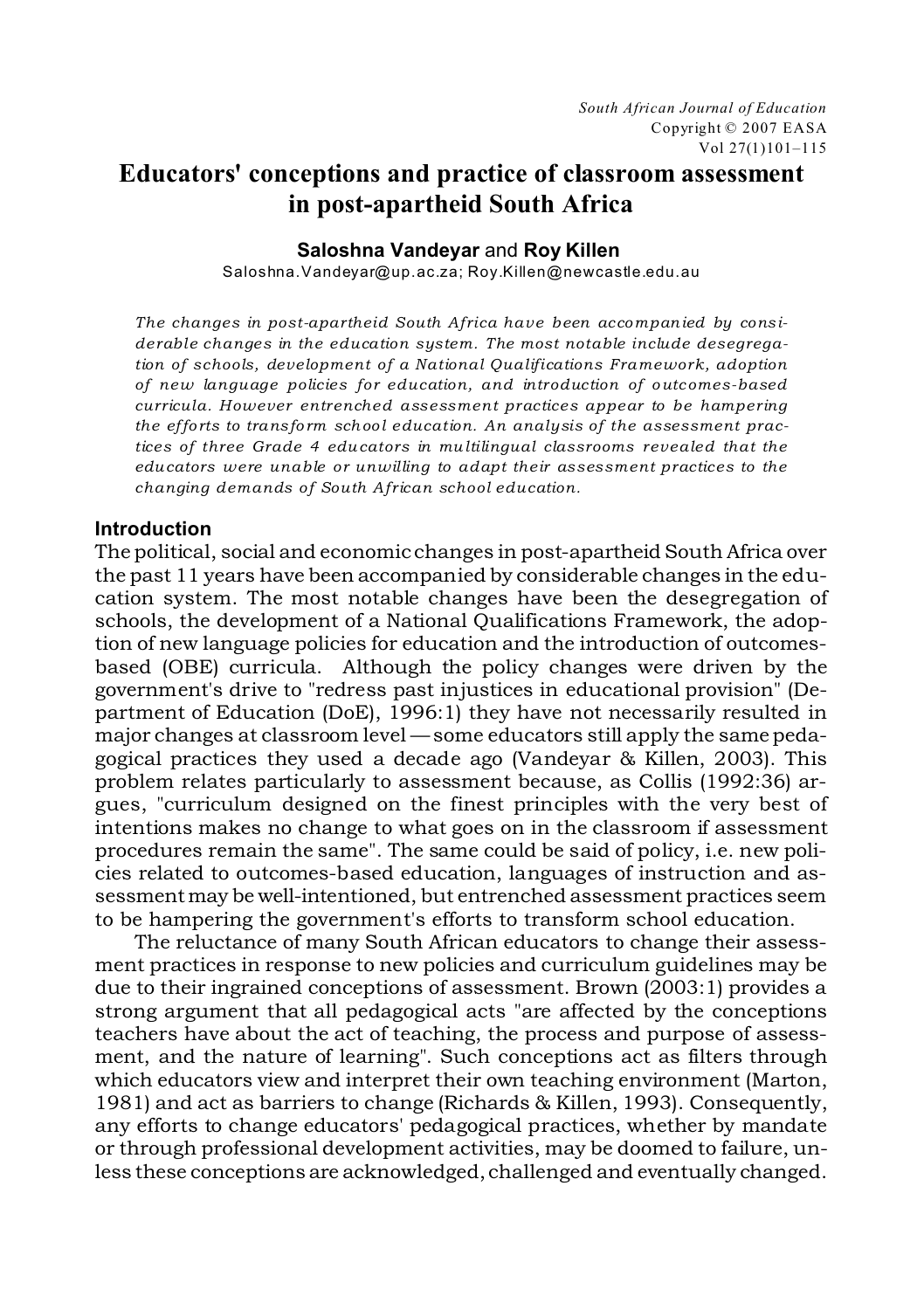# **Background**

Building on the work of Gipps, Brown, McCallum and McCallister (1995) and Hill (2000), Brown (2003) suggests that teachers hold one of four major conceptions of assessment, i.e. assessment is: (a) useful because it can provide information for improving instruction and learning; (b) a necessary process for making learners accountable for their learning; (c) a process by which teachers and/or schools are made accountable; and (d) irrelevant to the work of teachers and the life of learners.

These different conceptions lead to different assessment practices. Educators who view assessment as a useful means of gathering data upon which to base decisions about learning and their own teaching, will attempt to make assessment an integral part of teaching. Among other things, they will emphasise formative rather than summative assessment, frequently use informal means of assessment, encourage learners to take academic risks and reward academic effort as well as good results. They will also tend to take responsibility for the learning that takes place in their classrooms. Educators who view assessment primarily as a mechanism for making learners accountable for their learning will favour formal, summative, high-stakes assessment, and they may tend to absolve themselves from responsibility for learner failure by blaming the learners' socio-economic conditions or lack of ability (Delandshere & Jones, 1999). Educators who view assessment as a necessary (but not necessarily important) part of educator and school accountability, will favour summative or quasi-formative assessment practices that emphasise the generation of marks that can be reported to external agencies. Educators who view assessment as largely irrelevant will probably avoid formative assessment and take a haphazard approach to summative assessment, thus creating the self-fulfilling prophecy that assessment is a waste of time. While there is strong evidence that educators may hold a predominant view of assessment (Stamp, 1987; Warren & Nisbet, 1999), there is also evidence (Brown, 2003) that educators can hold multiple, interacting conceptions of assessment. For example, an educator could believe that the prime purpose of assessment is to improve learning, but still see assessment as a valuable means of providing evidence for certain measures of school accountability.

Several researchers have argued that educators' conceptions of assessment are strongly interwoven with their views on the broader issues of learning and teaching (Brown, 2003; Delandshere & Jones, 1999). For example, if educators view learning as the personal construction of meaning, it is logical for them to view assessment as

an informal, long-term monitoring process that provides an indication of student competence on various types of authentic activities and is used to guide instruction" (Rueda & Garcia 1994:4).

Likewise, educators, who operate within a clearly defined and explicit set of pedagogical principles that reflect a conception that learning should be concerned with developing deep understanding, would be expected to hold the conception that assessment is a means of improving learning and teaching.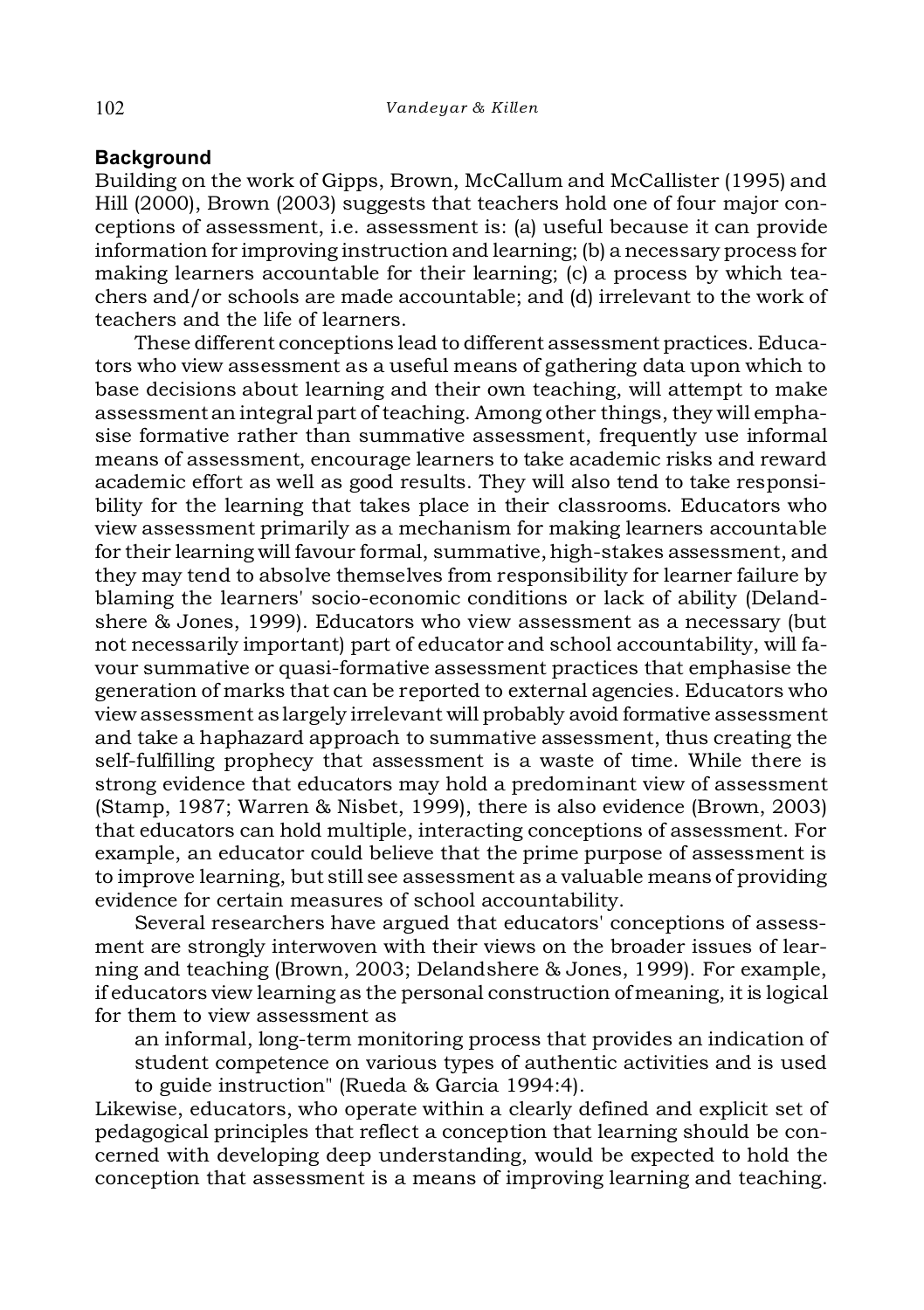On the other hand educators, whose pedagogical approaches encourage what Biggs (1987) calls surface learning, are likely to see assessment as irrelevant or simply necessary for accountability purposes.

One of the strongest influences on an educator's conception of assessment is the understanding of the subject s/he teaches (Calderhead, 1996). This is a perennial problem in South Africa, *viz*. because of inequities in the apartheid education system; in 1989 approximately 50% of teachers in coloured and black schools were poorly trained and underqualified (Hofmeyer & Buckland, 1992). Although the situation has improved somewhat over the past decade, it is still a significant factor in determining the quality of teaching and learning in many schools (Sukhraj, Mkhize & Govender, 2004). The legacy of poor pre-service and in-service training programmes that were "often inadequate" in "concept, duration and quality" (Department of Education, 2001:22) were major limiting factors in regard to curriculum change in South Africa between 1996 and 2000.

Educators' conceptions of assessment are unlikely to be immune from the influences of the system within which they work. When the system emphasises content, conformity, and high-stakes summative assessment, as it did in South Africa during the apartheid era (Jansen, 1999), it is not surprising for teachers to believe that assessment is primarily about learner and school accountability. Once such conceptions are established, it is difficult to change them.

In the post-apartheid South African context, two particular issues shape the conceptions that educators have of learning, teaching and assessment. The most direct and obvious influence is outcomes-based education (OBE) as the framework for curriculum design and pedagogical practice. The curriculum guidelines and departmental policies that have flowed from this approach to reorganise the education system after 1996 have emphasised learner achievement of specific outcomes, as well as the reporting of learner achievement with reference to these outcomes. There is a strong emphasis on what the Revised National Curriculum Statement (RNCS) calls "continuous assessment", which is designed to "support the growth and development of learners" (Department of Education 2002b:97-98). Although there is a clear emphasis on accountability in the RNCS, there is also a strong message that assessment should be an integral part of teaching and learning so as to "provide indications of learner achievement in the most effective and efficient manner and ensure that learners integrate and apply knowledge and skills" (Department of Education 2002a:18).

The second strong influence is a consequence of the government's attempt to eliminate the inequalities of the apartheid school system by opening previously segregated schools to learners from all racial, cultural and social groups. The immediate impact of this change is that some schools (principally the formerly mono-cultural white and Indian schools) now have far greater linguistic and cultural diversity in their learner population. Howie (2002) and Vandeyar and Killen (2003) report on some of the problems that have resulted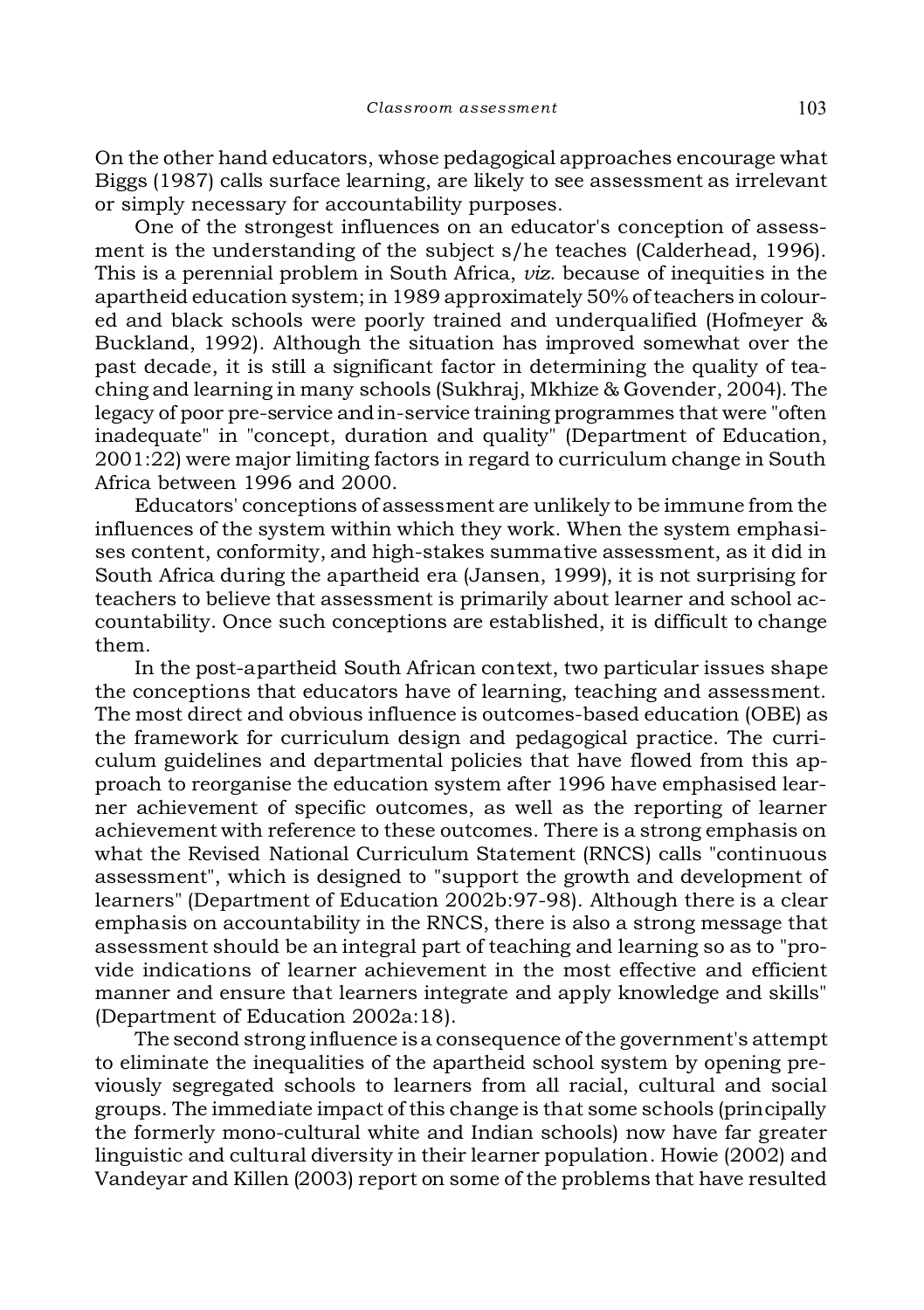from this change, particularly regarding educators who are slow to adapt their teaching methods to the changing learner population. Multicultural, multilingual classrooms provide both challenges and opportunities for educators. The prime challenge in assessment is to find approaches that will be fair to all learners and that will provide reliable evidence from which valid inferences can be made about the learning of each learner. In this environment, an accountability approach to assessment can easily blind educators to the needs of individual learners. On the other hand, a conception of assessment as a means of enhancing teaching and learning can help to sensitise educators to the special needs of learners whose first language is not the language of instruction.

In this study we explored the extent to which the conceptions of assessment held by a small sample of primary school educators could be revealed through the observation of their assessment practices. We sought to answer two questions: (1) Can educators' conceptions of assessment be identified from their assessment practices? and (2) Do educators' assessment practices reveal single or multiple conceptions of assessment? The most important reason for seeking answers to these questions was to guide the development of a reliable, but minimally intrusive, method of identifying educators' conceptions of assessment as a basis for helping educators to adapt their assessment practices to the new challenges that they faced. Educators' conceptions of assessment were postulated from the observation and analysis of their assessment practices and then confirmed through discussions with the educators. The discussions allowed educators to link their approaches to assessment to their life histories and to raise their concerns about the policies they were expected to implement, and the learners they were required to teach.

## **Research strategy**

This research was composed of three ethnographic case studies of Grade 4 educators in multilingual classrooms in South Africa. The data collection consisted of a mix of sustained classroom observations, in-depth interviews and an analysis of key documents (including learner transcripts, educators' workbooks, marking schemes and diagnostic tools). This strategy enabled us to compile consistent and detailed case research reports on the educators' assessment practices and to explore the underlying beliefs and assumptions behind the practices.

Observation was the main data-gathering technique and observations were conducted during 2004. One researcher observed each educator on 10 occasions over a two-week period. The observed teaching focused on word problems in mathematics and culminated in a written assessment task designed by each educator. The observations of each educator's assessment practices were followed by a semi-structured interview during which the educator was asked to explain her beliefs and the experiences that had shaped her approach to assessment. Observed lessons were videotaped and interviews were recorded. Learner transcripts, educator workbooks, marking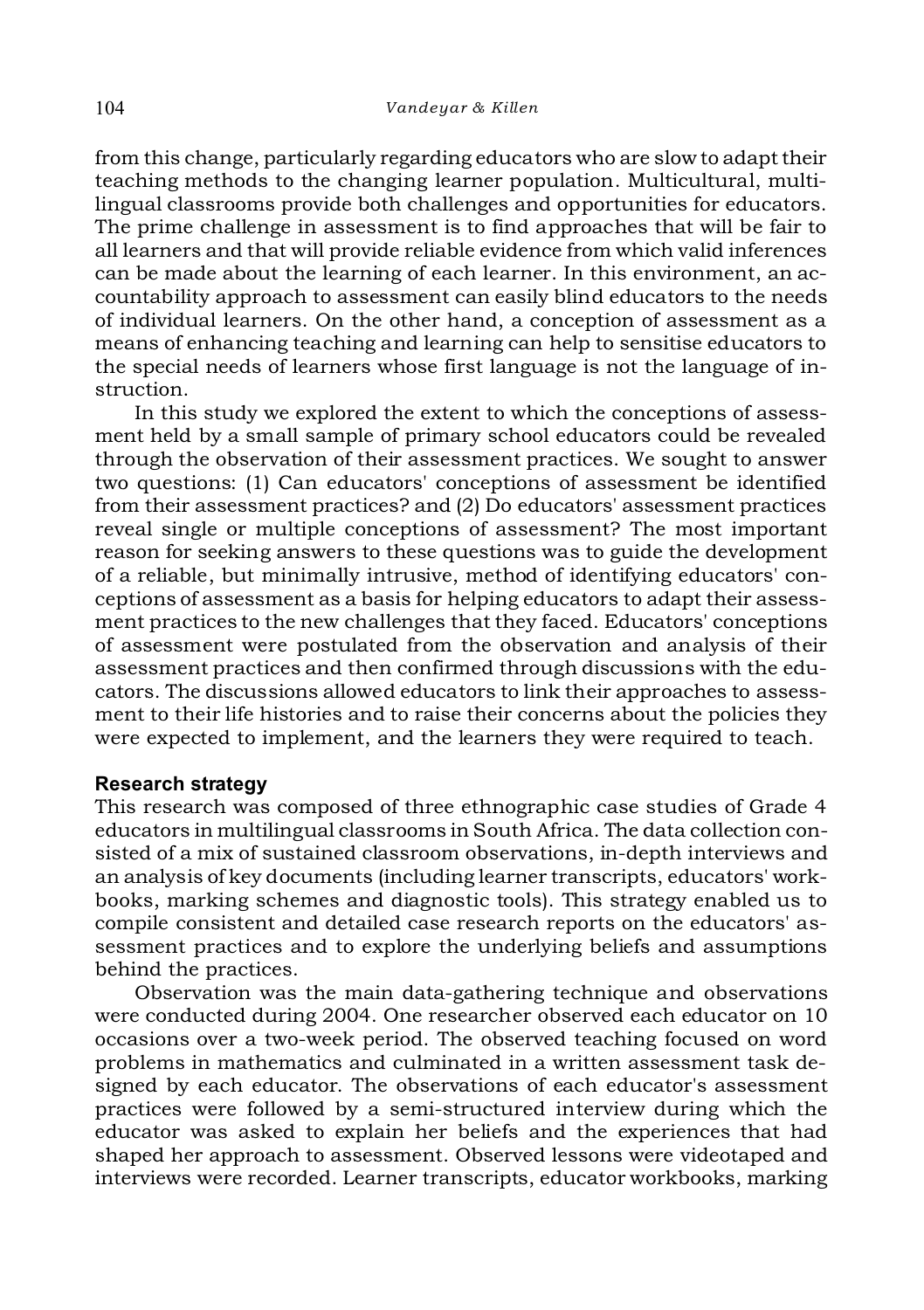schemes and diagnostic tools were analysed to provide additional insights into each educator's assessment practices.

# **The case studies**

The research was conducted during mathematics lessons in Grade 4 classes in three urban primary schools in a large South African city. For convenience the schools will be referred to as Broadwater, Silverstream, and Riverwood. The schools were selected to represent a large group of similar urban public schools where rapid desegregation had been implemented during the nine years prior to this study. It is important not to overstate the growth of racial integration in South African education. While some white schools have become 'black' due to white flight, black schools have (understandably) not changed in terms of their racial distribution of learners and educators. A large number of mainly middle class, white and Indian English medium urban public schools and low class Afrikaans-medium urban public schools have changed as a result of the growth in numbers of black learners in such schools. The overall picture in South Africa is that children of colour have moved in large numbers towards the English-speaking sector of the former white and Indian school systems (Soudien, 2004). A summary of the school profiles is presented in Table 1.

The three educators who participated in the study will be referred to as Sharon (Broadwater), Marieta (Silverstream) and Reena (Riverwood). Each of these educators had taught for longer than 10 years when the study commenced, so they had undertaken their pre-service teacher education during the apartheid era and, until recently, had taught in segregated, essentially monocultural schools. They had, for the major part of their teaching careers, worked in a system that used a content-based curriculum and that emphasised formal, written examinations as the major means of assessing learning. Outcomes-based education, and its particular approach to assessment, had not been part of their teacher education or their teaching environment many years prior to this research. When OBE was introduced in South Africa, the clear message from the Department of Education was that educators (such as those involved in this study) would be required to make "a paradigm shift from a teacher and content-driven curriculum to an outcomes-based and learner-centred curriculum" (Geyser, 2000:22).

# **Discussion of the results**

On the surface it appeared that the first educator, Sharon, had attempted to change her assessment practices in response to her changing teaching context. The format of her assessment task, the list of assessment criteria she used, and the classroom climate, were all broadly consistent with the requirements of outcomes-based assessment. She opted for continuous assessment rather than examination-driven assessment, as required by the policy of the Department of Education. The assessment task was conducted in a relaxed environment that encouraged learners to see it as a follow-up activity to work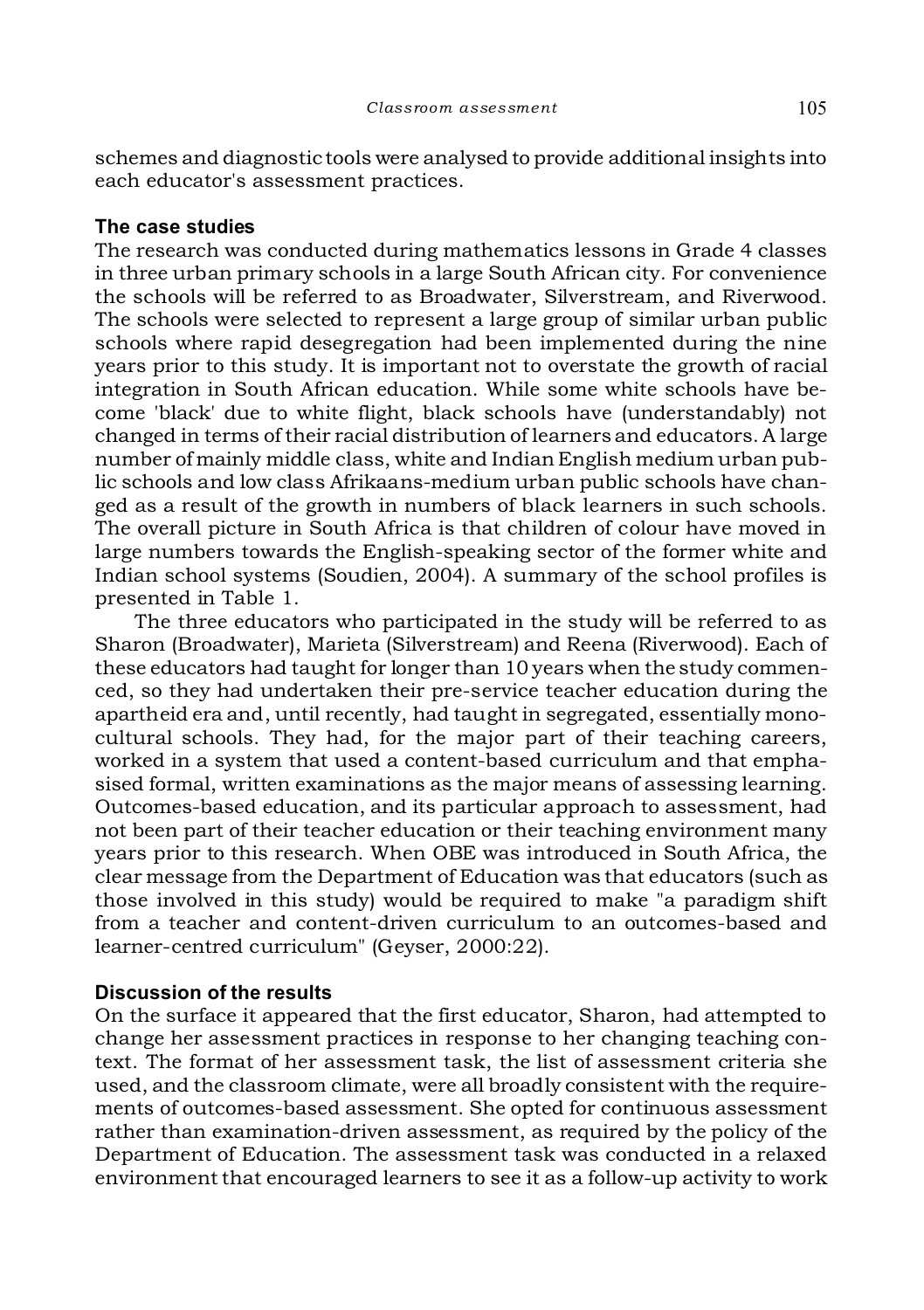|                                     | Name of school                                                        |                                                                                                                       |                                                   |
|-------------------------------------|-----------------------------------------------------------------------|-----------------------------------------------------------------------------------------------------------------------|---------------------------------------------------|
|                                     | <b>Broadwater</b>                                                     | Silverstream                                                                                                          | Riverwood                                         |
| Type of school                      | $Ex$ -Model C, well-<br>resourced school                              | Afrikaans public<br>school                                                                                            | Indian public<br>school                           |
| Situation                           | Middle to upper<br>class, predominant- class white<br>ly white suburb | Low to middle<br>suburb                                                                                               | Middle class<br>Indian suburb                     |
| Medium of instruction               | English                                                               | Afrikaans, English<br>from $2001$                                                                                     | English                                           |
| Established                         | Early 1900s                                                           | Early 1900s                                                                                                           | 1987                                              |
| Pre-1994 catered<br>exclusively to: | White English-<br>speaking learners                                   | White Afrikaans-<br>speaking learners                                                                                 | Indian learners,<br>the majority<br>spoke English |
| Post-1994 learner<br>population     | 800 (60% white,<br>33% black, 4%<br>Indian, 3% coloured 3% white,     | 535 (52% African,<br>43% Indian,<br>2% coloured                                                                       | 840 (85% black,<br>14% Indian,<br>1% coloured)    |
| Educators                           | 33 (all white)                                                        | 19 (17 white, 1 In-<br>dian, 1 coloured).<br>17 white were all<br>Afrikaans-<br>speaking. English<br>was 2nd language | 24 (23 Indian,<br>1 white)                        |
| Learners in Grade 4<br>class        | 28 (20 white,<br>7 African, 1 Indian)                                 | 39 (24 African, 13<br>Indian, 1 white,<br>1 coloured)                                                                 | 35 (26 African,<br>9 Indian)                      |
| Grade 4 educator                    | White Afrikaans/<br>English-speaking<br>female                        | White Afrikaans-<br>speaking female                                                                                   | Indian English-<br>speaking female                |
| Mode of transportation              | Privately owned cars Taxis                                            |                                                                                                                       | 'Bussing-in' $^2$<br>phenomenon                   |

#### **Table 1** Summary of school profiles

covered during the learning tasks. The assessment task was clearly focused on relevant mathematical concepts embedded in word problems. The problems were graded so that lower ability learners could attempt some of them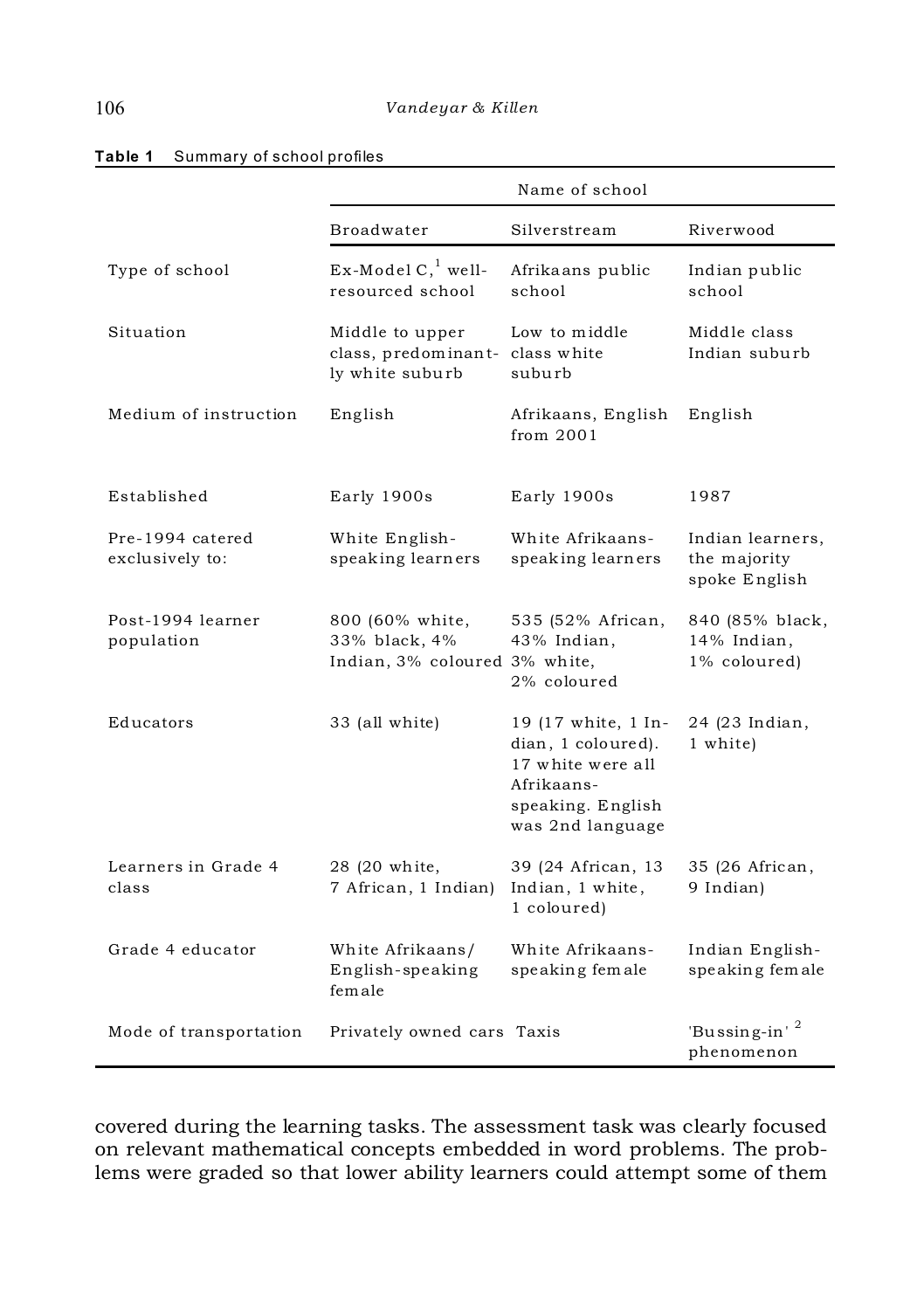and higher ability learners would be challenged.

The initial evidence suggested that Sharon's conception of assessment might have fitted in with the "enhancement of learning" view. Closer analysis of the implementation of the assessment task she had developed and used revealed the limited way in which she had adopted this conception of assessment. Sharon gave the learners clear, outcomes-based criteria according to which she would judge the quality of their work. However, this was done towards the end of the test, rather than prior to the start of the test.

Sharon appeared reluctant to give learners freedom to express their individuality, innovativeness or initiative. For example, when one learner wanted to use an alternative method for solving the word problems Sharon responded: "*We haven't learnt that yet, we do the method that we worked with, okay?*" Such a response suggests very strongly that Sharon did not view the assessment task as a learning process. Rather, she was adopting the "learner accountability" conception of assessment. By forcing the learner to take a "standard" approach to problems she indicated her limited understanding of the principles of outcomes-based education and her narrow conception of assessment.

Sharon's stated purpose with the assessment task was to determine how well the learners understood word problems, but her assessment practices were not congruent with this purpose. She informed her learners that she wanted to see how much they knew: "*Today we are not helping each other, I want to see what you can do*". Yet she then proceeded to analyse each problem in detail, allowing class input, and practically solving each problem for the learners verbally. She provided too much assistance to the learners for this assessment task to be a true reflection of their understanding. This could suggest that she was keen for the learners to "do well", possibly because of her "accountability" conception of assessment, or because of the presence of the researcher.

In discussion with the researcher, Sharon expressed uncertainty about outcomes-based assessment. She claimed that she was "*not too happy with OBE, but we won't go into that, because we are all still flapping in the wind*". She acknowledged that she did not really know what was expected of her by the departmental policies and that she was unsure of how she should be assessing the learners. Her assessment practices were based largely on what she had learned from experience, and that experience had been dominated by a strong focus on accountability. Although she saw a need to change and was trying to do so, she acknowledged that her limited understanding of outcomes-based assessment and the relevant departmental polices made change difficult.

The assessment practices of the second educator, Marieta, indicated that she was reluctant to accept the principles of outcomes-based assessment. She was not keen to break the shackles of her 34-year traditional teaching methods. She found comfort in her perception that examinations were the only true means of assessing learner performance. There was little evidence to suggest that Marieta had attempted to embrace any other form of assessment.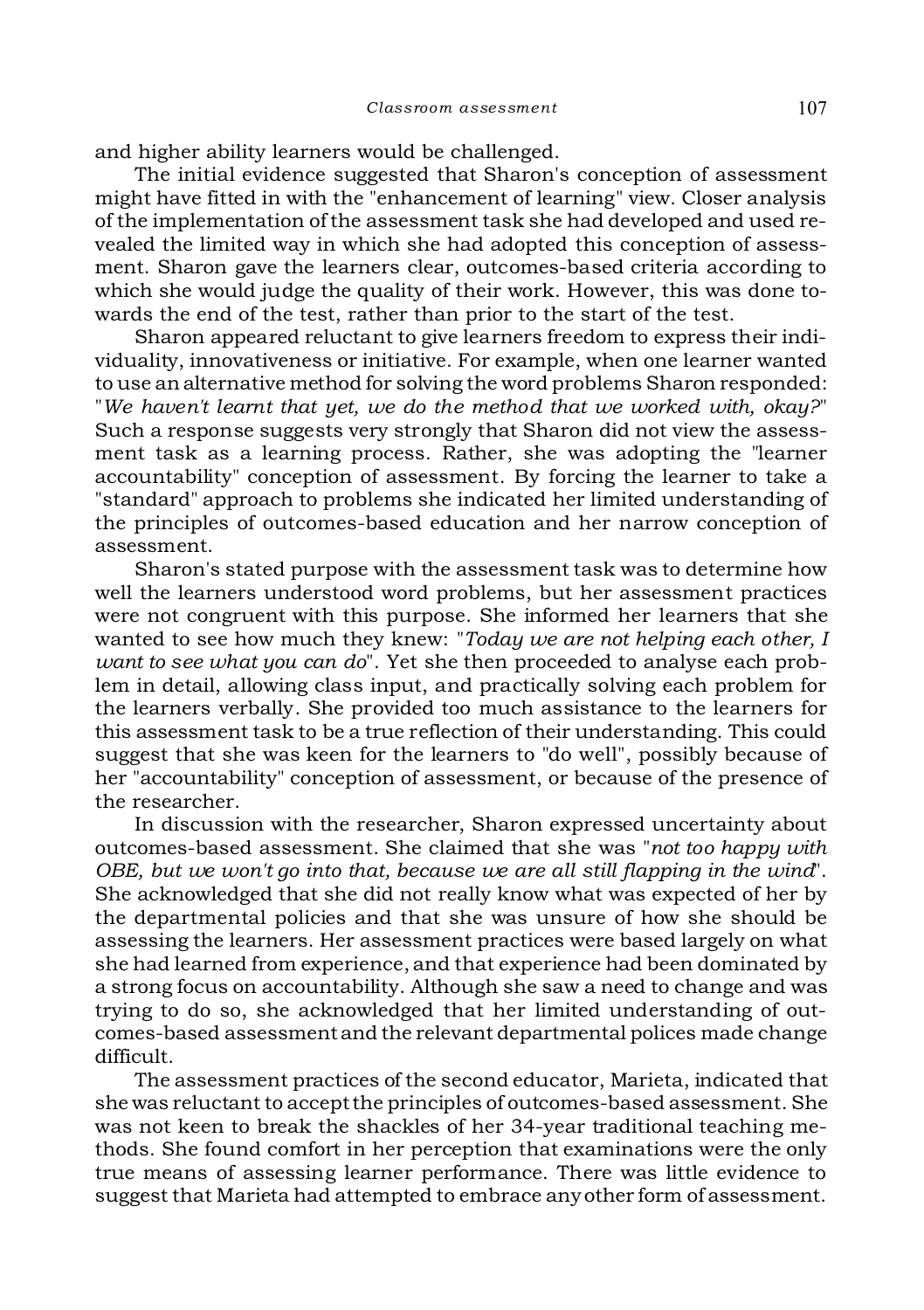Her narrow conception of assessment was consistent with the assessment policy of her school, which promoted examinations as the only means of accountable assessment.

Questions that Marieta developed and used were based on mathematical number sequence, roman numerals, two-dimensional and three-dimensional objects and word problems. No assessment criteria were given to the learners. Marieta set up inflexible, stringent and disciplinarian conditions for the execution of the assessment task, with statements such as: "*Children, there's enough time, go on, start immediately. No talking*". She introduced the assessment task to the learners during the first five minutes of the period and then required them to engage with the set task in complete silence for the next 35 minutes while she walked around the classroom like an invigilator. A minute before the bell rang signalling the end of the period, she announced: "*Pens down. I want all of you to put your pens down*", and then collected all the learners' scripts.

The observation of Marieta's assessment practice indicated that she was struggling to come to grips with the basic tenets of outcomes-based assessment. There were no clearly defined assessment criteria, the specific outcomes being tested were not brought to the learners' attention, they were not obvious and no attempt was made to identify different levels of learner performance by, for example, using questions of varying difficulty.

In discussions with the researcher, Marieta appeared to feel intimidated to a large degree by the new educational paradigm and believed that the "*old way*" of teaching was much better. She admitted her reluctance to accept change. She constantly reiterated the fact that she did not expect the learners to do well because of their poor English language skills, yet she did nothing to accommodate this barrier in her assessment practices. She clearly conceived assessment as a means of making learners accountable for their own learning, and seemed not to appreciate the potential of well-structured assessment tasks to help learners learn effectively.

The observed assessment practices of the third educator, Reena, suggested that she had an extremely poor understanding of the operational principles of outcomes-based assessment. Her assessment task was based on word problems, but she coupled this with a group assessment task. It seemed that she wanted to assess the learners' understanding of word problems, but the assessment criteria issued to the learners were based on group dynamics and confused many learners.

Reena's assessment practices were clearly driven by the need to produce marks for the end of term feedback to parents. Her accountability conception of assessment was so strong that it over-rode any consideration of the learning value of the assessment task or the need to consider any of the fundamental principles of assessment (such as reliability and validity). Reena appeared to confuse the learners by insisting on group discussion and peer assistance and then assessing the learners' individual efforts.

Reena gave learners the impression that the questionnaire about group dynamics was more important than successfully completing their assessment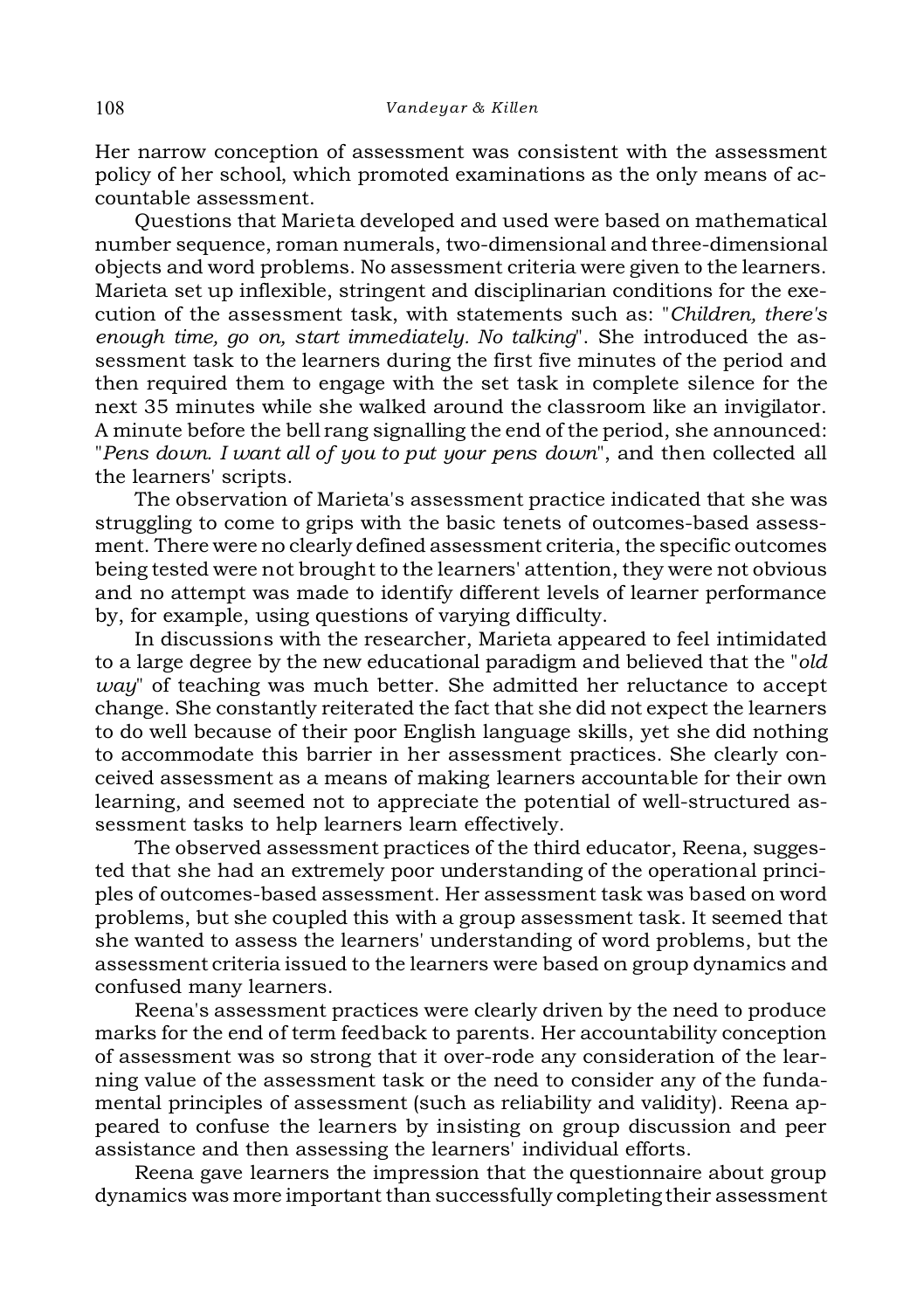tasks. This distracted many learners and took up valuable time that could have been devoted to the mathematics task. Ultimately, learners' reports on their group activities did not contribute in any way to their final assessment as the teacher considered only the formal test. It is quite legitimate to assess learners' capacity to work collaboratively, but Reena appeared not to know how to do this effectively.

In contrast to Marieta, who enforced discipline in her classroom, Reena showed no concern for order or the effects that lack of organisation and disruptions might have had on learners' ability to demonstrate their learning. She arrived five minutes late for class and did not attempt to set the scene or prepare her learners for the assessment event. Instead, she immediately proceeded to read through the assessment criteria regarding group dynamics. She did not distinguish clearly between the formal mathematics test and the group dynamic assessment task. As a result, most learners appeared to be confused and became noisy. Discipline was minimal. Reena continuously interrupted and raised her voice in an attempt to be heard over the din, but her interventions were usually attempts to clarify items on the test, rather than to restore order in the classroom.

This assessment task was the only one Reena conducted during the first term and the results were used as feedback to parents on the achievements and potential of their children. Despite the serious implications of the assessment task for each learner, Reena remained completely unperturbed by the inappropriateness of her actions. She grouped the learners even though the assessment task could have been attempted individually. She later explained that this would allow learners who could read and write English to help those who could not. Reena had set the scene for endemic copying, since learners were forced to consult one another before attempting each problem, and learners who could not read and understand the problems had no option but to copy. Her instructions were so confusing that many learners sought guidance from their group leaders.

In discussions with the researcher Reena was extremely confident that she was acting correctly and claimed that she knew much about outcomesbased assessment. Her accountability conception clearly dominated her thinking about assessment. She knew that she had to produce end-of-term marks for learners, but she showed little concern for the reliability of the marks or the validity of the inferences she might draw from them. She had apparently never considered the possibility that well-designed assessment tasks could contribute to learning and that poorly designed tasks might inhibit learning.

None of the educators observed and interviewed made any effort to test the learners' mathematical understanding in an appropriate cultural context. Questions were posed from a predominantly Afrikaans and eurocentric cultural perspective and contained names such as "*Boland bank*", "*grandpa*" and "*Jeff*", rather than more culturally relevant terms, and the situations that many of word problems described were alien to some learners. This approach was consistent with educators' perceptions that assessment is a means of making learners accountable for their learning, and the belief that assessment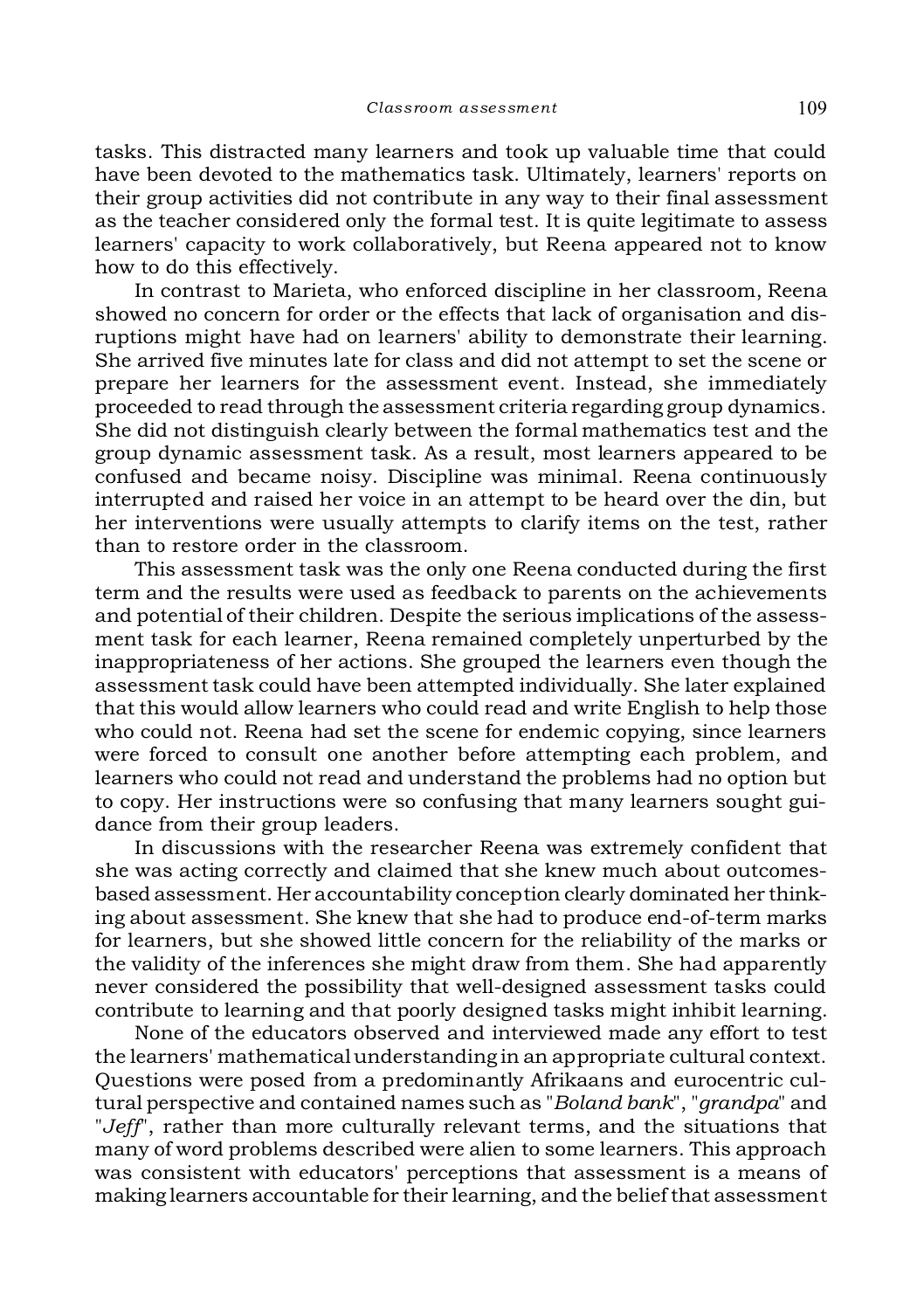should generate marks that can be reported to parents.

The changes in assessment in the South African schooling context seems to mirror the findings of Torrance (1995:6) that

... if changes in assessment are implemented with little or no explanation they will be interpreted from a 'testing' rather than a 'teaching' perspective and many of the intended curricular and pedagogical benefits of such change will not be realised.

The three educators did not approve of the view that assessment should support learning. Most importantly, they appeared unconcerned that their assessment practices ran counter to the basic principles that, to be of any value, assessment must be conducted equitably and must generate reliable evidence to be used as the basis for drawing valid inferences about learning in schools (Killen, 2003).

Rather than building on the cultural and linguistic capital of the learners in their classes, it seemed that the educators attempted to use the assessment tasks to reinforce the differences between the learners or to force culturally different learners to blend into the hegemonic school culture. It was not possible to determine whether their assessment practices were driven by ignorance or prejudice, but it was reasonably certain that they did not have a deep understanding of assessment principles.

The educators' approaches to assessment were clearly influenced by their backgrounds, and their capacity to accommodate the cultural and linguistic diversity in their classrooms was severely limited by their own language abilities. All three educators were fluent in and could teach through the medium of English and Afrikaans, although Reena's command of Afrikaans was limited. None of the educators could speak any of the languages of the learners whose mother tongue was neither English nor Afrikaans. Hence, some learners in the classrooms of Reena and Marieta who spoke virtually no English or Afrikaans experienced great difficulty in understanding their teacher. The communication barriers that existed in their classrooms were enormous.

It was evident that the educators' conceptions of assessment drove their practice. It appeared that their limited conceptions of assessment (possibly due to their limited knowledge of assessment theory) resulted in the use of practices that rendered their data-gathering unreliable and their inferences about learner achievement invalid.

#### **Conclusions**

This study was designed to determine the extent to which relatively short observations of educators' assessment practices could provide a window into their conceptions of assessment. To that extent, it was successful as the educators' observed assessment practices appeared to be highly consistent with the conceptions of assessment that they revealed during follow-up discussion. The observations provided authentic data that could not readily be obtained through questionnaires or interviews. For example, it is unlikely that Reena would have admitted (in writing) that she would create among learners the impression that their group-work skills would be assessed and then com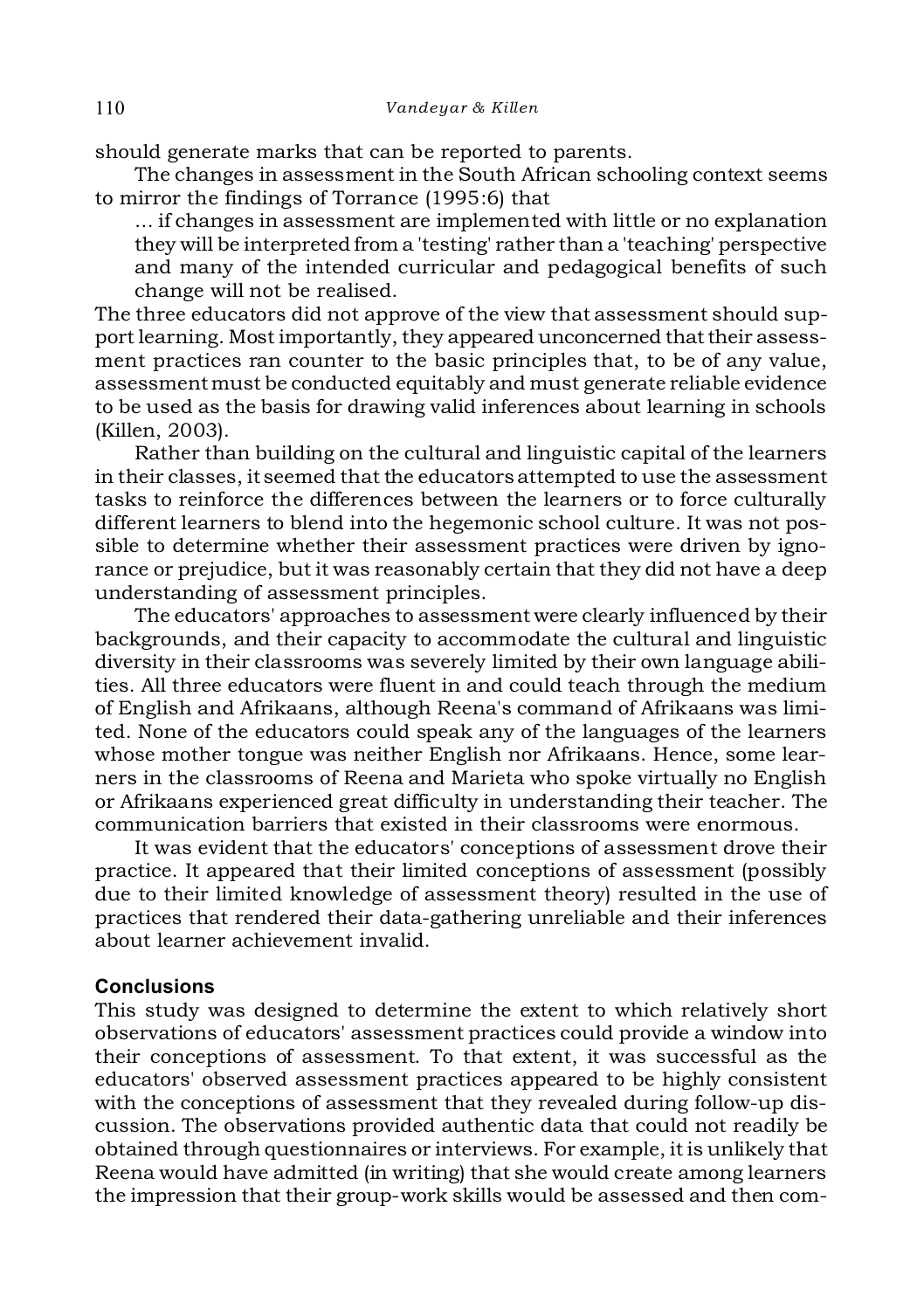pletely disregard this when recording and reporting their achievements. Therefore, the first research question was answered in the affirmative, i.e. the observations of the educators' assessment practices provided a clear picture of their conceptions of assessment. The answer to the second research question was negative, *viz*. the educators in this study tended to hold single, rather than multiple, conceptions of assessment. Both findings are important because they provided some indication of how South African educators might be assisted to deal with the assessment challenges they now face.

An analysis of the assessment practices of these educators revealed several common factors: (a) educators' struggles with outcomes-based assessment; (b) educators' unwillingness to accommodate linguistically and culturally diverse learners; and (c) educators' strong, but not necessarily helpful, conceptions of assessment. Although the sample in this exploratory study was small, the findings have broad implications. The three educators who kindly volunteered to allow their assessment practices to be observed believed that they were doing a reasonable job of assessing their learners. The findings reported here, however, suggested that this was not the case. This is not intended as a criticism of these educators, it is reported in order to highlight what is believed to be a much wider problem, i.e. many educators in South African schools are unable or unwilling to adapt their assessment practices (or their teaching practices) according to the changing demands of the workplace. Indeed, some seem unaware that they need to change. The conceptions they hold about teaching, learning, curriculum and assessment appear to result from policies and practices that are no longer relevant.

The assumption that educators' conceptions will change simply because policies and school contexts have changed is naïve, yet this seems to be the Department of Education expectation: "... teachers will show a broad understanding of ... the concepts of outcomes-based education and its implications for teaching and learning" (Department of Education, 1997:2). The problem is not unique to the South African context, but appears to be global. Evidence from the UK assessment-led curriculum development and the USA measurement driven instruction initiatives suggests that changes in assessment impact most positively on curriculum and teaching methods when the intention that they should do so is made explicit, and when educators have an active role in the developmental process (Torrance, 1995). Similarly, other studies (Radnor, 1996; Proudford 1998), which investigated the process of implementation of externally imposed educational change, view implementation as an active process during which individuals interpret, reinterpret, reform and reconstruct policy ideas when actively putting them into practice. Studies in the UK found that

teachers' capacity and willingness to engage with changes in assessment is particularly influenced by very deep-rooted and long-standing notions of what the purpose of assessment is, and thus they have particular assumptions about what is expected of them when they become involved in it (Torrance, 1995:55).

The assessment practices of the educators in this study revealed a problem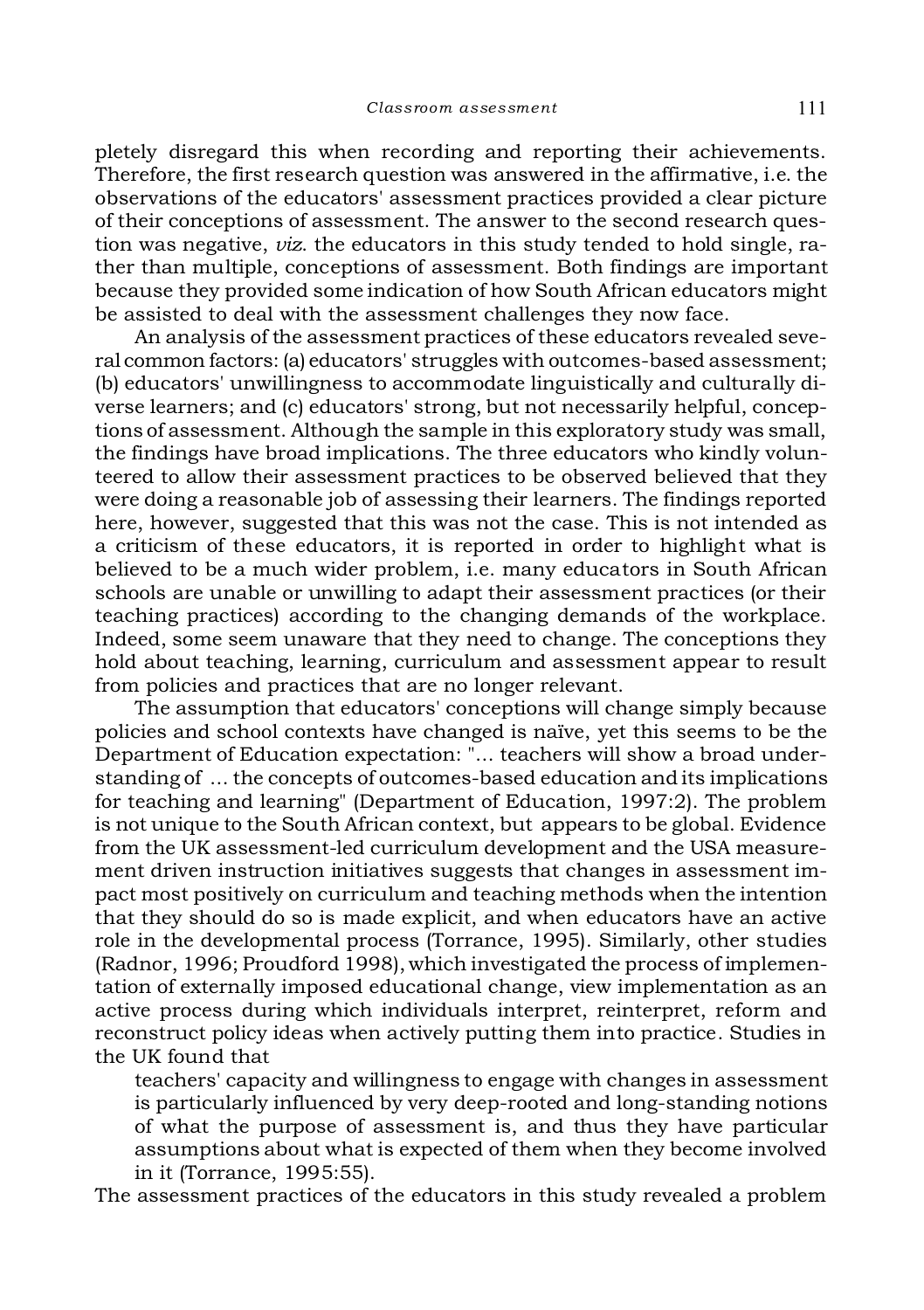that, from anecdotal evidence and some limited research (Stoffels 2001:30), may be widespread in South Africa. The problem is that many educators either lack the knowledge and skills to change their teaching practices or perceive that they have not been provided with the external assistance they need to make changes (Sukhraj, Mkhize & Govender, 2004:1).

Educators cannot use assessment strategies that they do not understand or for which they lack skills, and the effective use of any strategy will be limited by the educators' ability to think about and control what they are doing. As Torrance (1995:155) points out,

crude changes in curriculum content and teaching methods can be instigated, but the quality of these changes will depend on teacher perceptions of their purpose and understandings of their broader curricular intentions.

Whether or not the educators in this study had the knowledge and skills to change their assessment practices, it seems clear that they either did not have or were not applying the meta-cognitive skills that would have alerted them to the shortcomings of their current assessment practices.

The educators' work situations were clearly difficult for them. The linguistic and cultural diversity of the learners and the poor reading ability of many learners were issues that the educators appeared unprepared and unqualified to address. They clearly felt frustrated by a situation over which they believed they had little control, i.e. outcomes-based education and the changing nature of the learner population had been forced upon them. Their coping mechanisms were based largely on a determination to hold onto the past, in a firm belief that the teaching practices (including assessment practices) that had served them well before 1994 were still appropriate.

Identifying educators' conceptions of assessment is merely the first step in helping them to reflect on those conceptions and reconcile them with the demands on educators by curriculum changes, departmental and school policies, changing demographics of the learner population in many schools and changing views of what constitutes "best practice". As Hill (2002:123) points out, educators need to be confident about assessment so that they can "make informed decisions about their classroom practice". This confidence is unlikely to be evident if educators hold multiple, conflicting conceptions of assessment, or if they lack the knowledge and skills to translate their conceptions into appropriate practice. The study reported here suggested that South African teachers may need considerable assistance to face these challenges.

The findings of this research should not be interpreted too narrowly. They should not simply be taken as an indication that some South African teachers are not conceptualising assessment in ways that are consistent with current government and Department of Education policies. After all, the policies may be poorly conceived. Nor should the results be seen as simply more evidence of the poor quality of teaching in some South African schools. Such interpretations are unproductive. The authors would rather invite the interpretation that the results indicated that the educators in the study continued to conceptualise assessment in ways that were consistent with South Africa's "old"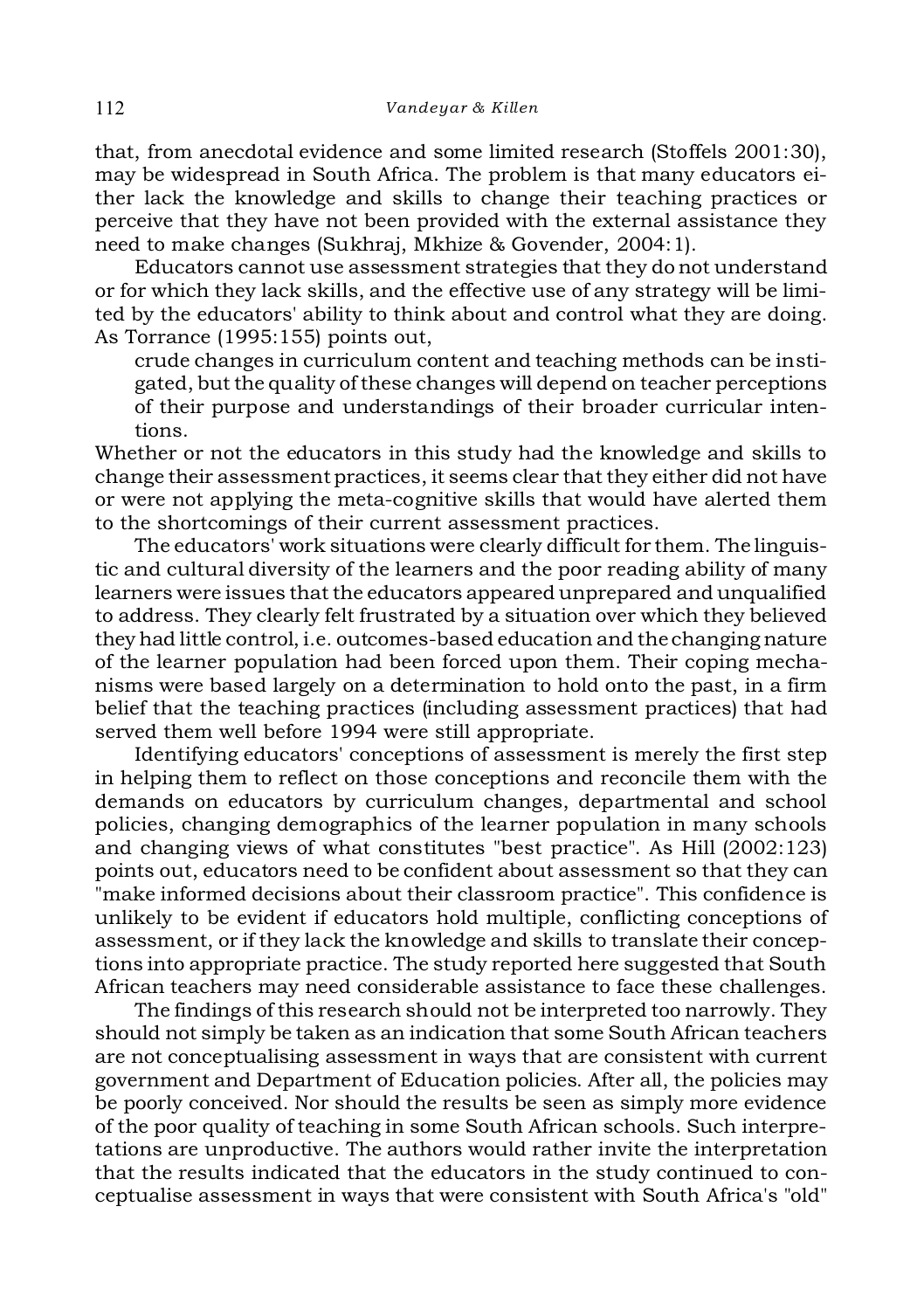educational paradigm, and wish to raise the question of why this might be the case. The educators in this study seemed unable or unwilling to entertain any conceptualisation of assessment outside their past experience. As a result, they were unable to follow the advice of Astin (1991) to be concerned about "measuring that which is valued rather than simply valuing what can be measured". Most disturbingly, they seemed unaware of the adverse consequences that their assessment practices had for learners. For these reasons, this preliminary research should be seen as just the first step of a long journey towards the goal of helping South African teachers to articulate and reflect on their conceptions of assessment. Only then will they be able to make informed decisions about their assessment practices and critically evaluate the policies that they are required to implement.

## **Notes**

- 1. Model C school a government attempt to cut state costs by shifting some of the financing and control of white schools to parents .
- 2. "Bussing- in" a phenomenon that has occurred post 1994, where large num bers of African learners are transported by bus from neighb our ing black suburbs to middle class Indian E ng lish medium schools .

## **References**

- Astin AW 1991. *Assessment for excellence: The philosophy and practice of assessment and evaluation in higher education*. New York: American Council on Education/Macmillan.
- Big gs J 1987. Student approaches to learning and studying. *Research monograph*. Melbourne, Australia: Australian Council for Educational Research.
- Brown G 2003. Teachers' instructional conceptions: Assessments' relationship to learning, teaching, curriculum and teacher efficacy. Paper presented at the joint conference of the *Australian and N ew Zealand Associations for Re search in Education (AARE/NZARE)*, Auckland, 28 Nov.-3 Dec.
- Calderhead J 1996. Teachers: Beliefs and knowledge. In: DC Berliner & RC Calfee (eds). *Handbook of Educational Psychology*. NewYork: Simon & Schuster Macmillan.
- Collis K 1992. Curriculum and assessment: A basic cognitive model. In: G Leder (ed.). *Assessment and learning of mathematics*. Hawthorn,Victoria: Australian Council for Educational Research.
- Cummins J 1981. Age on arrival and immigrant second language learning in Canada: A m easurem ent. *Applied Linguistics*, 2:132-149.
- Cummins J 1989. Empowering minority students. Sacramento, CA: California Association of Bilingual Education.
- Cummins J 2000. Beyond adversarial discourse: Searching for common ground in the education of bilingual students. In: C J O vando & P McLaren (eds). *The Politics of multiculturalism and bilingual education: Students and teachers caught in the crossfire.* Boston: McG raw-Hill.
- Delandshere G & Jones JH 1999. Elementary teachers' beliefs about assessment and m athem atics: A case of assessment paralysis. *Journal of Curriculum and Supervision*, 14:216-240.
- Department of E ducation 1996. *South African Schools Act, Act 84 of 1996*. Pretoria: Gov ernm ent Printer.
- Department of Education 1997. Curriculum 2005, South African education for the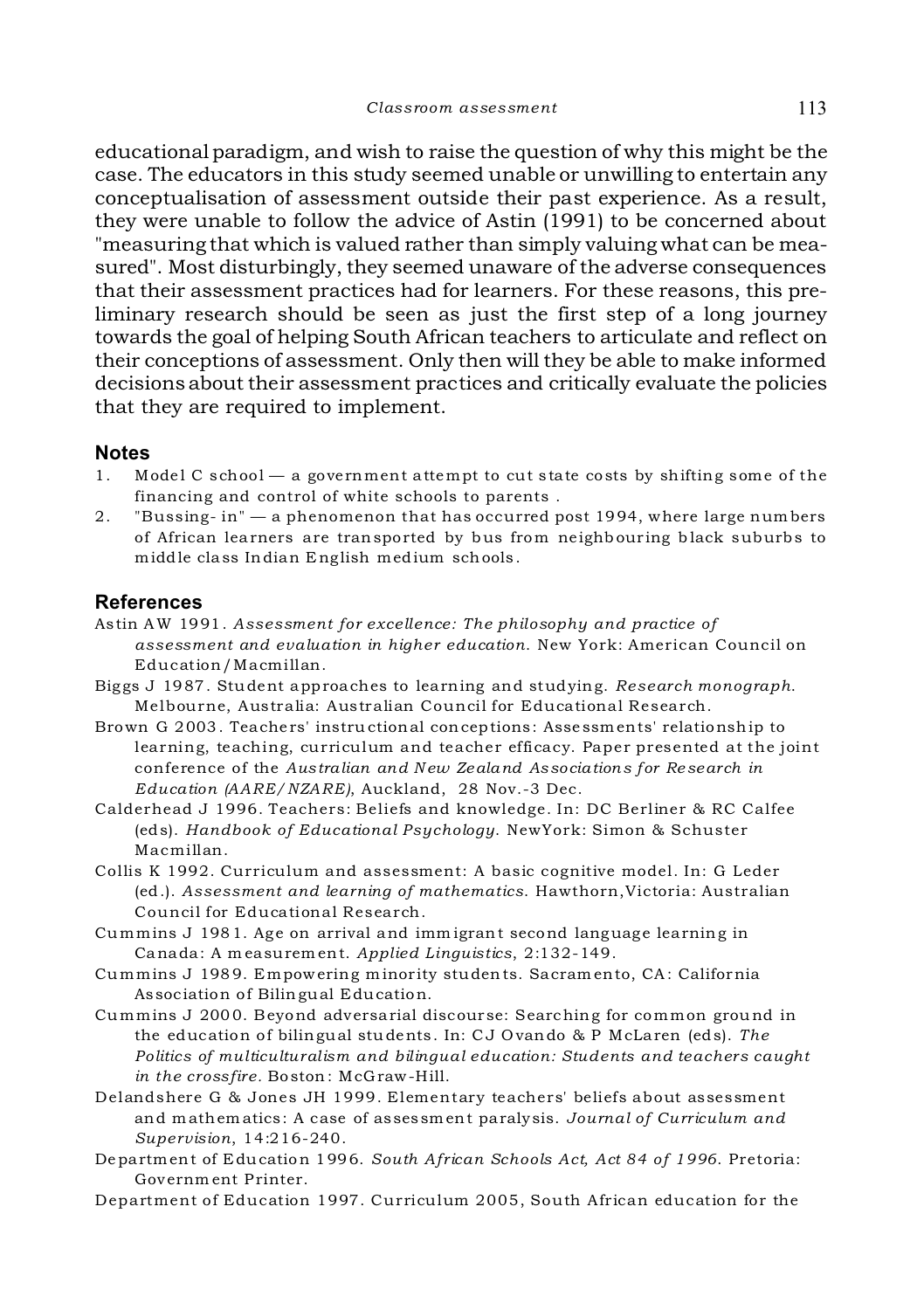21st Century. The Media in Education Trust for the National Department of Education.

- Department of E ducation 2001. *Draft rev ised national curriculu m state ment.* Pretoria: Department of Education.
- Department of E ducation 2002a. *Revised national curriculum statement for grades R-9 (Schools), Overview.* Pretoria: G overnment Printer.
- Department of E ducation 2002b. *Revised national curriculum statement for grades R-9 (Schools), Policy, social sciences.* Pretoria: G overnment Printer.
- Department of E ducation and Training 2003. *Quality teaching in NSW public schools: Discu ssion document.* Sydney: Department of Education and Training.
- Ge yse r H 2000. OB E: A Cr itical Perspective . In: T V M da & M S M othata (eds). *Critical Issues in South African Education — After 1994*. Kenwyn: Juta.
- Gipps C, Brown M , McCallum B & McAlister S 1 995. *Institution or evidence? Teachers and national assessment of seven-year-olds.* Buckingham, UK: Open University Press.
- Hill M 2000. Remapping the assessment landscape: Primary teachers reconstructing assessment in self-managed schools. Unpublished PhD thesis, University of Waikato, Hamilton, New Zealand.
- Hill M 2002. Focusing the teacher's gaze: Primary teachers reconstructing assessment in self-m anaged schools. *Educational Research for Policy and Practice*, 1:113-125.
- Ho fmeyer J & B uckland P 1992. E ducation system change in South Africa. In: R McG regor & A M cG regor (eds). *McGregor's alternatives*. Kenwyn, SA: Juta & Co.
- Howie S 2002. English language proficiency and contextual factors influencing mathematics achievemen t of secondary pupils in South Africa. Doctoral thesis, University of Twente, Enschede, Nethe rlands.
- Jansen JD 1999. The school curriculum since apartheid: Intersection of politics and policy in the South African transition . *Journal of Curriculum Studies*, 41:57-69.
- Killen R 2003. Validity in outcom es-b ased assessm ent. *Perspectives in Education*, 21:1-14.
- Marton F 1981. Phenomenography: Describing conceptions of he world around us. *Instructional Science*, 10:177-200.
- Proudford C 1998. Implementing educational policy change: Implications for teacher professionalism and profe ssional em powe rment. *Asia-Pacific Journal of Teacher Education*, 26:139-147.
- Radnor H A 1996. *Assessm ent and control at Parkv iew School.* England: Hampton Press.
- Richards C & Killen R 1993. Problems of beginning teachers: Perceptions of pre service music teachers. *Research Studies in Music Education*, 1:40-51.
- Rueda R & G arcia E 1994. *Teachers' beliefs about reading assessment with latino language minority students. Research Report 9.* National Center for Research on Cultural Diversity and Second Language Learning at the University of California at Santa Cruz.
- Stamp D 1987. Evaluation of the formation and stability of student teacher attitudes to measurement and e valuation practices. Unpublished doctoral thesis, Macquarie University, Sydney, Australia.
- Stoffels N 2001. How teachers negotiate the interface between curriculum reforms. Proposal for doctoral thesis, University of Pretoria.
- Sukhraj P, Mkhize T & Govender S 2004. Untrained teachers let loose on our kids  $-$ Thousands lack proper qualifications and some know no more than pupils. *Sunday Times*, February.
- Torrance H 1995. Teacher involvem ent in new approaches to assessment. In: H